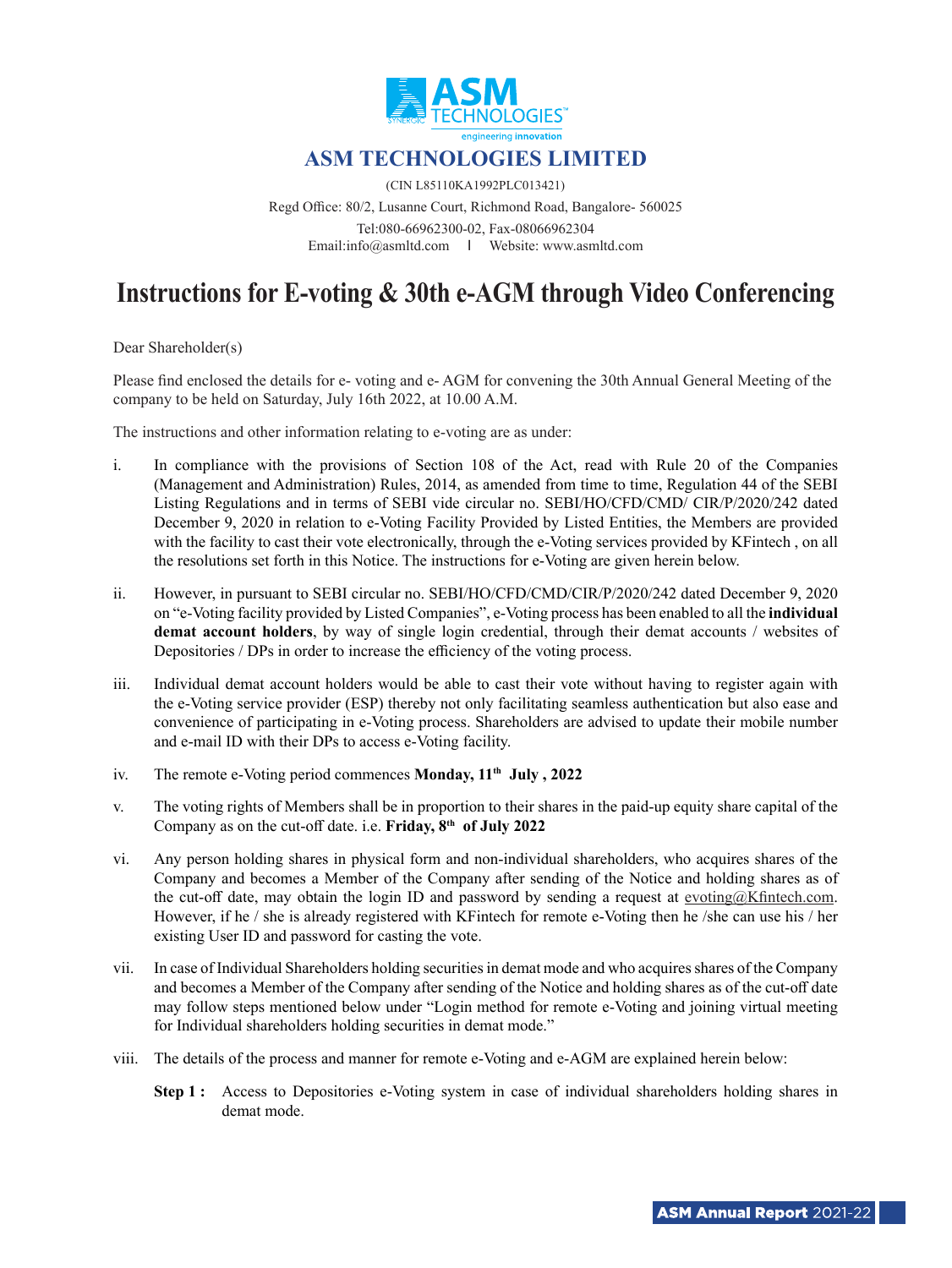- **Step 2** : Access to KFintech e-Voting system in case of shareholders holding shares in physical and nonindividual shareholders in demat mode.
- **Step 3 :** Access to join virtual meetings(e-AGM) of the Company on KFin system to participate e-AGM and vote at the AGM.

## **Details on Step 1 are mentioned below:**

**I) Login method for remote e-Voting for Individual shareholders holding securities in demat mode.**

| <b>Type of</b><br>shareholders                                                 | <b>Login Method</b>                                                 |                                                                                                                                                                                                 |  |
|--------------------------------------------------------------------------------|---------------------------------------------------------------------|-------------------------------------------------------------------------------------------------------------------------------------------------------------------------------------------------|--|
|                                                                                | 1. User already registered for IDeAS facility:                      |                                                                                                                                                                                                 |  |
|                                                                                | Ι.                                                                  | Visit URL: https://eservices.nsdl.com                                                                                                                                                           |  |
|                                                                                | П.                                                                  | Click on the "Beneficial Owner" icon under "Login" under 'IDeAS' section.                                                                                                                       |  |
|                                                                                | Ш.                                                                  | On the new page, enter User ID and Password. Post successful authentication,<br>click on "Access to e-Voting"                                                                                   |  |
|                                                                                | IV.                                                                 | Click on company name or e-Voting service provider and you will be re-directed to<br>e-Voting service provider website for casting the vote during the remote e-Voting<br>period.               |  |
|                                                                                | 2. User not registered for IDeAS e-Services                         |                                                                                                                                                                                                 |  |
| Individual<br>Shareholders<br>holding securities<br>in demat mode<br>with NSDL | I.                                                                  | To register click on link : https://eservices.nsdl.com                                                                                                                                          |  |
|                                                                                | Π.                                                                  | Select "Register Online for IDeAS" or click at https://eservices.nsdl.com/<br>SecureWeb/IdeasDirectReg.jsp                                                                                      |  |
|                                                                                | Ш.                                                                  | Proceed with completing the required fields.                                                                                                                                                    |  |
|                                                                                | IV.                                                                 | Follow steps given in points 1.                                                                                                                                                                 |  |
|                                                                                | 3. Alternatively by directly accessing the e-Voting website of NSDL |                                                                                                                                                                                                 |  |
|                                                                                | Ι.                                                                  | Open URL: https://www.evoting.nsdl.com/                                                                                                                                                         |  |
|                                                                                | П.                                                                  | Click on the icon "Login" which is available under 'Shareholder/Member' section.                                                                                                                |  |
|                                                                                | Ш.                                                                  | A new screen will open. You will have to enter your User ID (i.e. your sixteen<br>digit demat account number held with NSDL), Password / OTP and a Verification<br>Code as shown on the screen. |  |
|                                                                                | IV.                                                                 | Post successful authentication, you will requested to select the name of the<br>company and the e-Voting Service Provider name, i.e.KFintech.                                                   |  |
|                                                                                | V.                                                                  | On successful selection, you will be redirected to KFintech e-Voting page for<br>casting your vote during the remote e-Voting period.                                                           |  |
|                                                                                | 1. Existing user who have opted for Easi / Easiest                  |                                                                                                                                                                                                 |  |
| Individual<br>Shareholders<br>holding securities<br>in demat mode              | Ι.                                                                  | Visit URL: https://web.cdslindia.com/myeasi/home/login_or                                                                                                                                       |  |
|                                                                                |                                                                     | URL: www.cdslindia.com                                                                                                                                                                          |  |
|                                                                                | Π.                                                                  | Click on New System Myeasi                                                                                                                                                                      |  |
|                                                                                | Ш.                                                                  | Login with your registered user id and password.                                                                                                                                                |  |
|                                                                                | IV.                                                                 | The user will see the e-Voting Menu. The Menu will have links of ESP i.e.<br>KFintech e-Voting portal.                                                                                          |  |
| with CDSL                                                                      | V.                                                                  | Click on e-Voting service provider name to cast your vote.                                                                                                                                      |  |
|                                                                                | 2. User not registered for Easi/Easiest                             |                                                                                                                                                                                                 |  |
|                                                                                | I.                                                                  | Option to register is available at                                                                                                                                                              |  |
|                                                                                |                                                                     | https://web.cdslindia.com/myeasi/Registration/EasiRegistration                                                                                                                                  |  |
|                                                                                | П.                                                                  | Proceed with completing the required fields.                                                                                                                                                    |  |
|                                                                                | Ш.                                                                  | Follow the steps given in point 1                                                                                                                                                               |  |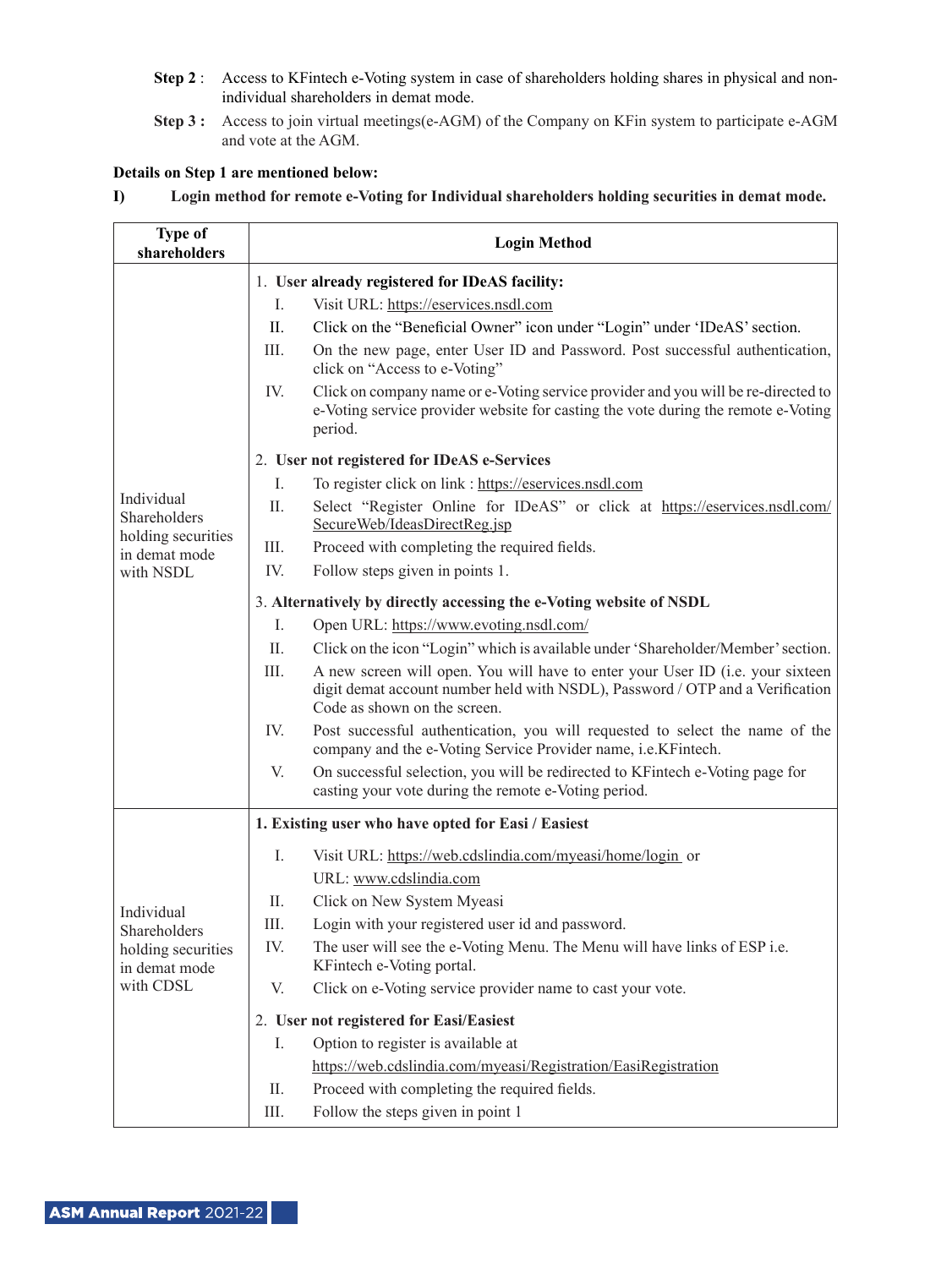|                                                                                                                 | 3. Alternatively, by directly accessing the e-Voting website of CDSL                                                                                                                                                                                                                                                                    |  |
|-----------------------------------------------------------------------------------------------------------------|-----------------------------------------------------------------------------------------------------------------------------------------------------------------------------------------------------------------------------------------------------------------------------------------------------------------------------------------|--|
|                                                                                                                 | Visit URL: www.cdslindia.com<br>L                                                                                                                                                                                                                                                                                                       |  |
|                                                                                                                 | Provide your demat Account Number and PAN No.<br>П.                                                                                                                                                                                                                                                                                     |  |
|                                                                                                                 | System will authenticate user by sending OTP on registered Mobile & Email as<br>Ш.<br>recorded in the demat Account.                                                                                                                                                                                                                    |  |
|                                                                                                                 | After successful authentication, user will be provided links for the respective<br>IV.<br>ESP, i.e KFintech where the e-Voting is in progress.                                                                                                                                                                                          |  |
| Individual<br>Shareholder login<br>through their<br>demat accounts<br>/ Website of<br>Depository<br>Participant | You can also login using the login credentials of your demat account through your<br>$\mathbf{I}$ .<br>DP registered with NSDL/CDSL for e-Voting facility.<br>II. Once logged-in, you will be able to see e-Voting option. Once you click on e-Voting<br>option, you will be redirected to NSDL / CDSL Depository site after successful |  |
|                                                                                                                 | authentication, wherein you can see e-Voting feature.<br>III. Click on options available against company name or e-Voting service provider –                                                                                                                                                                                            |  |
|                                                                                                                 | Kfintech and you will be redirected to e-Voting website of KFintech for casting<br>your vote during the remote e-Voting period without any further authentication.                                                                                                                                                                      |  |

**Important note:** Members who are unable to retrieve User ID / Password are advised to use Forgot user ID and Forgot Password option available at respective websites.

Helpdesk for Individual Shareholders holding securities in demat mode for any technical issues related to login through Depository i.e. NSDL and CDSL.

| Login type           | <b>Helpdesk details</b>                                                                            |
|----------------------|----------------------------------------------------------------------------------------------------|
| Securities held with | Please contact NSDL helpdesk by sending a request at $evoting(\partial n)$ rsdl, co. in or call at |
| <b>NSDL</b>          | toll free no.: 1800 1020 990 and 1800 22 44 30                                                     |
| Securities held with | Please contact CDSL helpdesk by sending a request at helpdesk.evoting@cdslindia.                   |
| <b>CDSL</b>          | com or contact at 022-23058738 or 022-23058542-43                                                  |

#### **Details on Step 2 are mentioned below:**

- **II) Login method for e-Voting for shareholders other than Individual's shareholders holding securities in demat mode and shareholders holding securities in physical mode.**
	- (A) Members whose email IDs are registered with the Company/ Depository Participants (s), will receive an email from KFintech which will include details of E-Voting Event Number (EVEN), USER ID and password. They will have to follow the following process:
		- i. Launch internet browser by typing the URL: https://emeetings.kfintech.com/
		- ii. Enter the login credentials (i.e. User ID and password). In case of physical folio, User ID will be EVEN (E-Voting Event Number) xxxx, followed by folio number. In case of Demat account, User ID will be your DP ID and Client ID. However, if you are already registered with KFintech for e-voting, you can use your existing User ID and password for casting the vote.
		- iii. After entering these details appropriately, click on "LOGIN".
		- iv. You will now reach password change Menu wherein you are required to mandatorily change your password. The new password shall comprise of minimum 8 characters with at least one upper case  $(A - Z)$ , one lower case  $(a - z)$ , one numeric value  $(0 - 9)$  and a special character  $((a, \#, \$),$ etc.,). The system will prompt you to change your password and update your contact details like mobile number, email ID etc. on first login. You may also enter a secret question and answer of your choice to retrieve your password in case you forget it. It is strongly recommended that you do not share your password with any other person and that you take utmost care to keep your password confidential.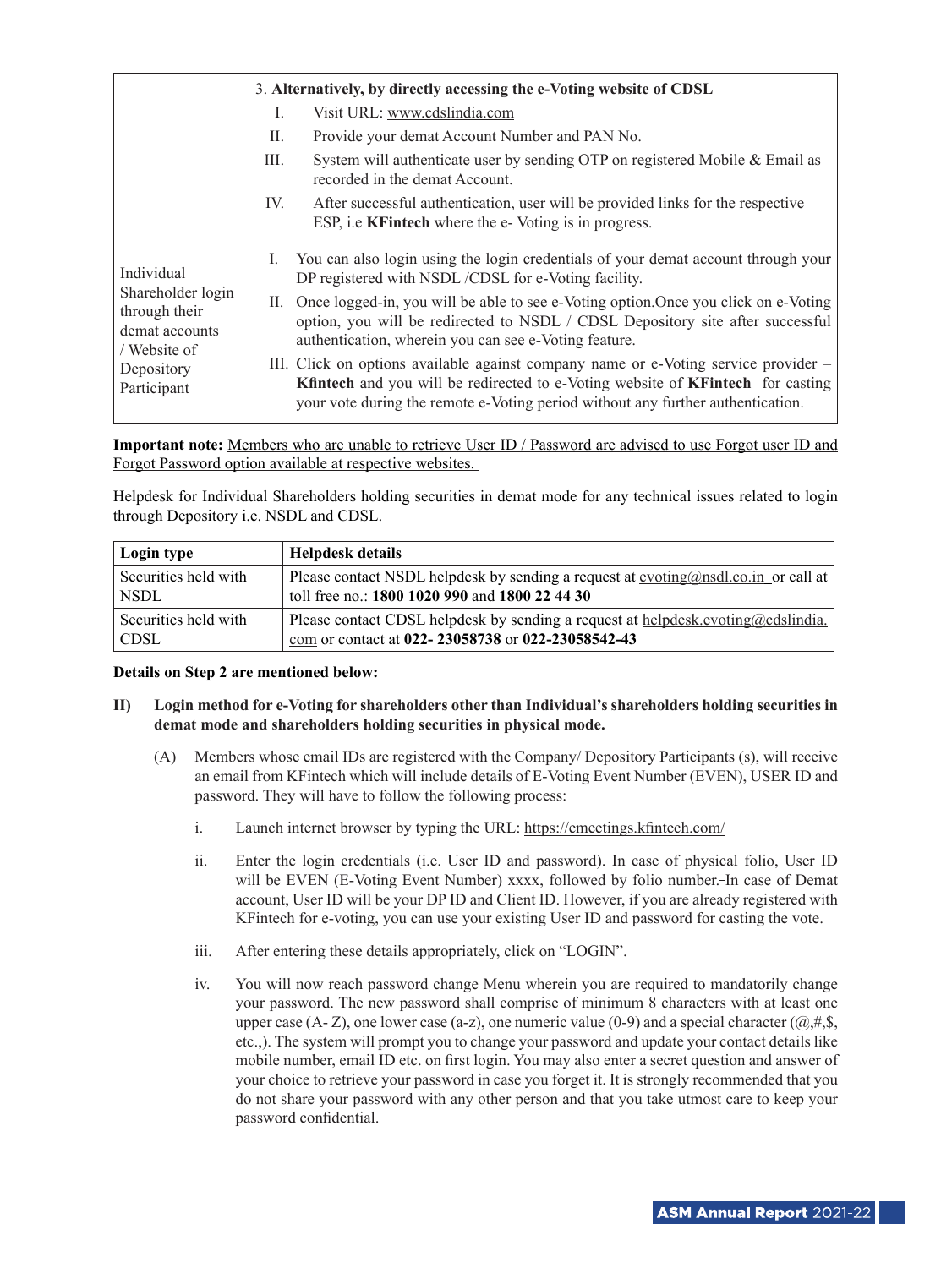- v. You need to login again with the new credentials.
- vi. On successful login, the system will prompt you to select the "EVEN" i.e., '6649 AGM" and click on "Submit"
- vii. On the voting page, enter the number of shares (which represents the number of votes) as on the Cut-off Date under "FOR/AGAINST" or alternatively, you may partially enter any number in "FOR" and partially "AGAINST" but the total number in "FOR/AGAINST" taken together shall not exceed your total shareholding as mentioned herein above. You may also choose the option ABSTAIN. If the Member does not indicate either "FOR" or "AGAINST" it will be treated as "ABSTAIN" and the shares held will not be counted under either head.
- viii. Members holding multiple folios/demat accounts shall choose the voting process separately for each folio/ demat accounts.
- ix. Voting has to be done for each item of the notice separately. In case you do not desire to cast your vote on any specific item, it will be treated as abstained.
- x. You may then cast your vote by selecting an appropriate option and click on "Submit".
- xi. A confirmation box will be displayed. Click "OK" to confirm else "CANCEL" to modify. Once you have voted on the resolution (s), you will not be allowed to modify your vote. During the voting period, Members can login any number of times till they have voted on the Resolution(s).
- xii. The Board of Directors has appointed M/s K. Dushyantha Kumar, Company Secretary in whole time practice, CP No. 6003, FCS Membership No. 6662 as the Scrutinizer to scrutinize the e-voting process in a fair and transparent manner.
- xiii. Corporate/Institutional Members (i.e. other than Individuals, HUF, NRI etc.) are also required to send scanned certified true copy (PDF Format) of the Board Resolution/Authority Letter etc., authorizing its representative to attend the AGM through VC / OAVM on its behalf and to cast its vote through remote e-voting. together with attested specimen signature(s) of the duly authorised representative(s), to the Scrutinizer at email id dushyanthak@gmail.com with a copy marked to evoting@kfintech.com. The scanned image of the above-mentioned documents should be in the naming format "Corporate Name\_Even No."
- (B) Members whose email IDs are not registered with the Company/Depository Participants(s), and consequently the Annual Report, Notice of AGM and e-voting instructions cannot be serviced, will have to follow the following process:
	- i. Members who have not registered their email address and in consequence the Annual Report, Notice of AGM and e-voting instructions cannot be serviced, may temporarily get their email address and mobile number provided with KFintech, by accessing the link: https://karisma. kfintech.com/emailreg. Members are requested to follow the process as guided to capture the email address and mobile number for sending the soft copy of the notice and e-voting instructions along with the User ID and Password. In case of any queries, member may write to einward.ris@kfintech.com.
	- ii Alternatively, member may send an e-mail request at the email id einward.ris@kfintech.com along with scanned copy of the signed copy of the request letter providing the email address, mobile number, self-attested PAN copy and Client Master copy in case of electronic folio and copy of share certificate in case of physical folio for sending the Annual report, Notice of AGM and the e-voting instructions.
	- iii. After receiving the e-voting instructions, please follow all steps above to cast your vote by electronic means.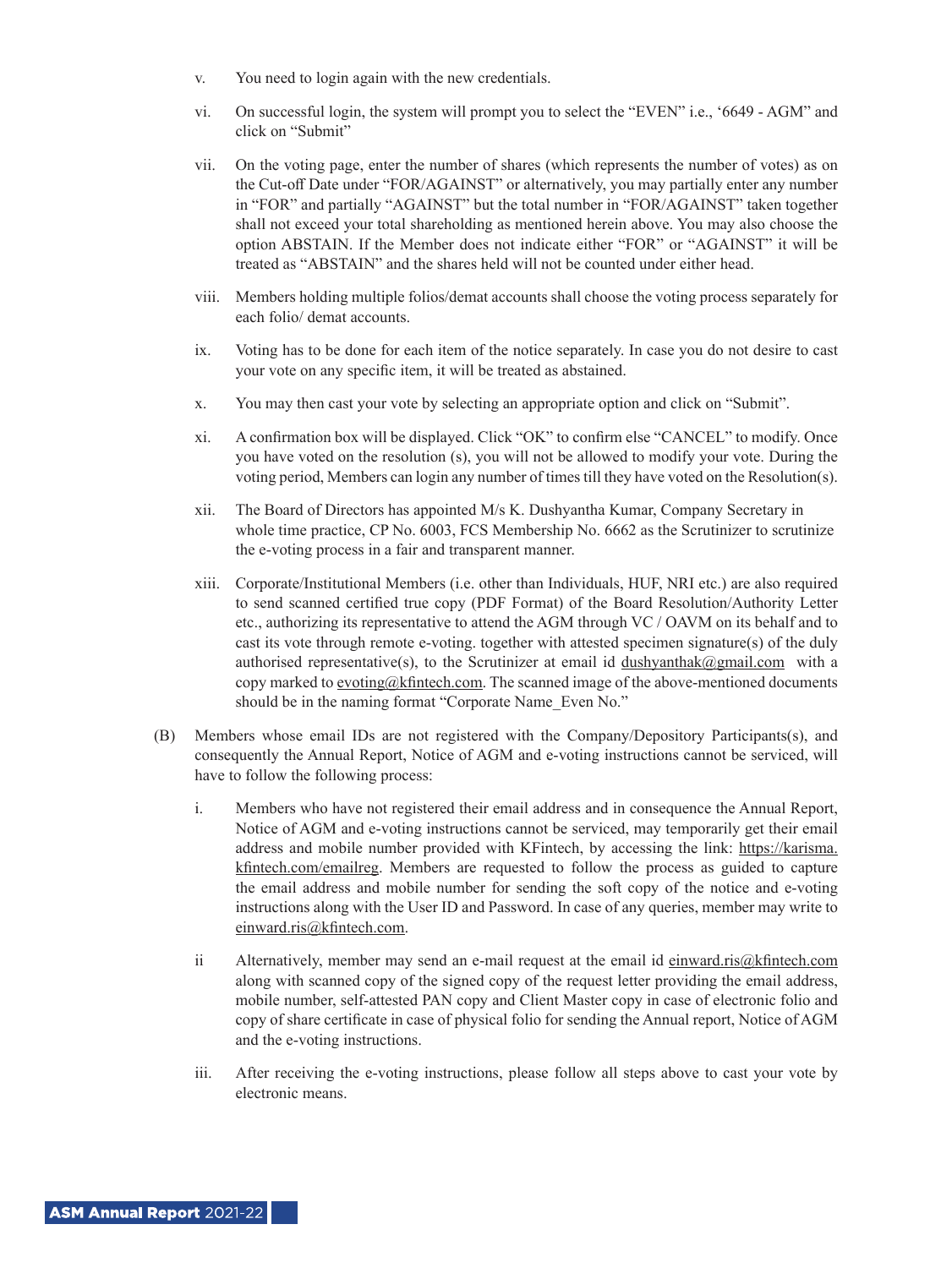#### **Details on Step 3 are mentioned below:**

# **III) Instructions for all the shareholders, including Individual, other than Individual and Physical, for attending the AGM of the Company through VC/OAVM and e-Voting during the meeting.**

- i. Member will be provided with a facility to attend the AGM through VC / OAVM platform provided by KFintech. Members may access the same at https://emeetings.kfintech.com/ by using the e-voting login credentials provided in the email received from the Company/KFintech. After logging in, click on the Video Conference tab and select the EVEN of the Company. Click on the video symbol and accept the meeting etiquettes to join the meeting. Please note that the members who do not have the User ID and Password for e-Voting or have forgotten the User ID and Password may retrieve the same by following the remote e-Voting instructions mentioned above.
- ii. Facility for joining AGM though VC/ OAVM shall open atleast 15 minutes before the commencement of the Meeting.
- iii. Members are encouraged to join the Meeting through Laptops/ Desktops with Google Chrome (preferred browser), Safari, Internet Explorer, Microsoft Edge, Mozilla Firefox 22.
- iv. Members will be required to grant access to the webcam to enable VC / OAVM. Further, Members connecting from Mobile Devices or Tablets or through Laptop connecting via Mobile Hotspot may experience Audio/Video loss due to fluctuation in their respective network. It is therefore recommended to use Stable Wi-Fi or LAN Connection to mitigate any kind of aforesaid glitches.
- v. As the AGM is being conducted through VC / OAVM, for the smooth conduct of proceedings of the AGM, Members are encouraged to express their views / send their queries in advance mentioning their name, demat account number / folio number, email id, mobile number at compliance.officer $\omega$ asmltd.com . Questions /queries received by the Company till **Friday 15th July 2022.** shall only be considered and responded during the AGM.
- vi. The Members who have not cast their vote through remote e-voting shall be eligible to cast their vote through e-voting system available during the AGM. E-voting during the AGM is integrated with the VC / OAVM platform. The Members may click on the voting icon displayed on the screen to cast their votes.
- vii. A Member can opt for only single mode of voting i.e., through Remote e-voting or voting at the AGM. If a Member casts votes by both modes, then voting done through Remote e-voting shall prevail and vote at the AGM shall be treated as invalid.
- viii. Facility of joining the AGM through VC / OAVM shall be available for members on first come first served basis.
- ix. Institutional Members are encouraged to attend and vote at the AGM through VC / OAVM.

## **OTHER INSTRUCTIONS**

- **I. Speaker Registration:** The Members who wish to speak during the meeting may register themselves as speakers for the AGM to express their views. They can visit https://emeetings.kfintech.com and login through the user id and password provided in the mail received from Kfintech. On successful login, select 'Speaker Registration' which will opened from Monday, 11<sup>th</sup> July 2022 to Friday, 15<sup>th</sup> July 2022. Members shall be provided a 'queue number' before the meeting. The Company reserves the right to restrict the speakers at the AGM to only those Members who have registered themselves, depending on the availability of time for the AGM.
- **II. Post your Question:** The Members who wish to post their questions prior to the meeting can do the same by visiting https://emeetings.kfintech.com. Please login through the user id and password provided in the mail received from Kfintech. On successful login, select 'Post Your Question' option which will opened from **Monday, 11th July 2022 to Friday, 15th July 2022**.